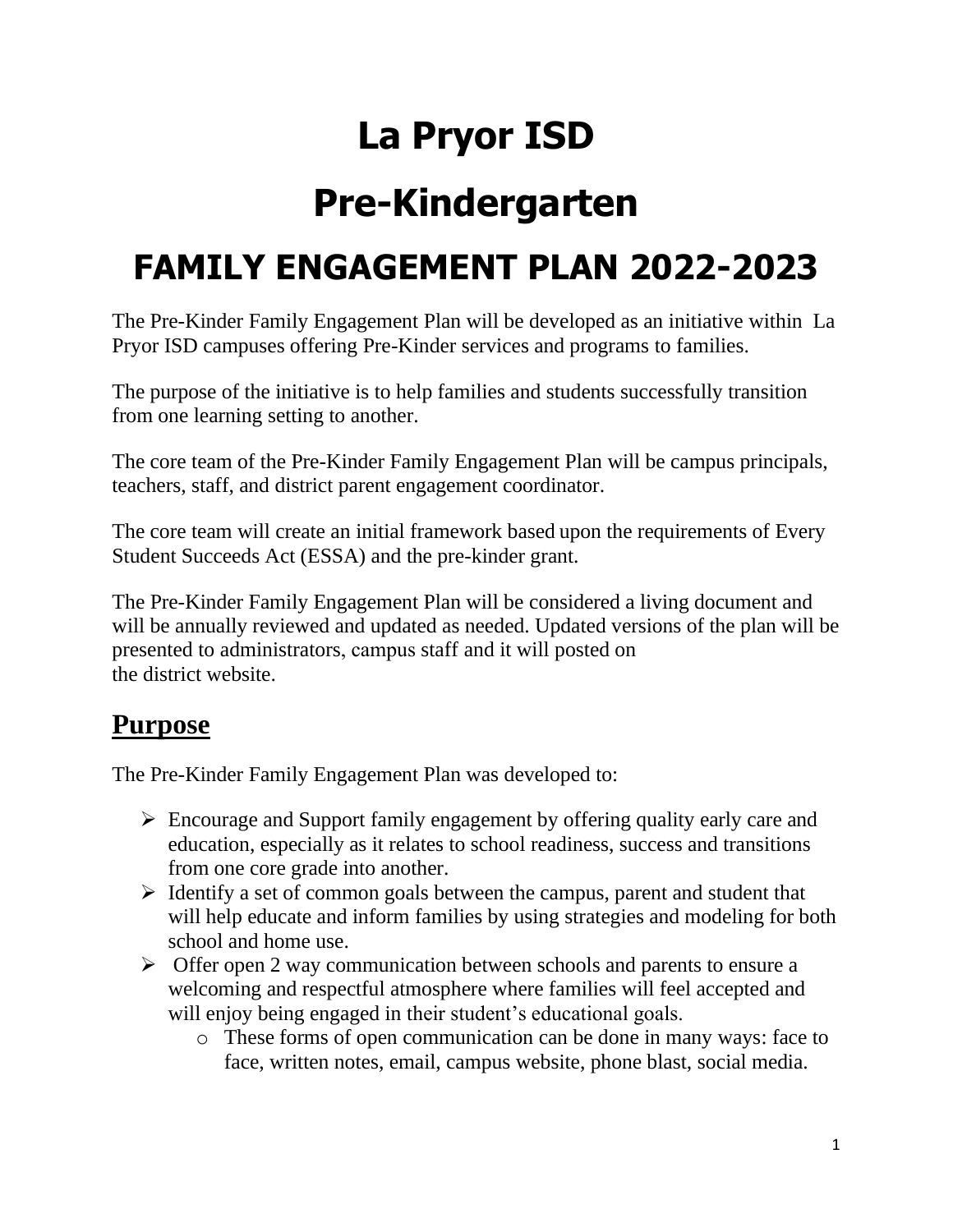- ➢ Support the learning goals found in the Pre-Kinder Grant Application and create a common vision of family engagement and provide families with the resources and trainings needed to sustain the common vision.
- ➢ Increase and improve the level of family involvement in our students' education, campuses and provide true community partnership with an active learning environment.

#### **Outcomes to Pre-Kinder Family Engagement Plan**

- $\checkmark$  Child Outcomes:
	- o School Readiness
	- o Successful Transitions between grade levels
- $\checkmark$  Family Engagement Outcomes:
	- o Family Well being
	- o Developing of Positive Family and Child Relationships
	- o Families as Partners and Lifelong Educators
	- o Learning the Child Development Phases and Milestones for Educational Transitioning
	- o Connections to Peers, Mentors and Community Resources
	- o Learning Communities for Families as Educational Advocates

### **Family Engagement Plan**

1: LPISD is committed to involving families in policy development.

- 1. Parents will have an opportunity to discuss and provide input through their campuses pre-kinder classrooms and principal family engagement meetings.
- 2. Parents will let the campus teachers know what language they prefer their information to be sent home in and parents will notify teachers what form of active communication will work best for them: email, phone call, letter, etc.
- 3. Parents will be invited to attend program events that offer them opportunities to connect with other families, community resources, give the parents the ability to share goals, interests, and gain support for student success.
- 4. LPISD Campus pre-kinder parents will develop a parent/school compact as part of its parent engagement plan. This compact will describe how parents, staff, and students will share the responsibility for improved student academic achievement.
- 5. Parents and educators will have the opportunity to provide input through surveys and through postings on the campuses webpage.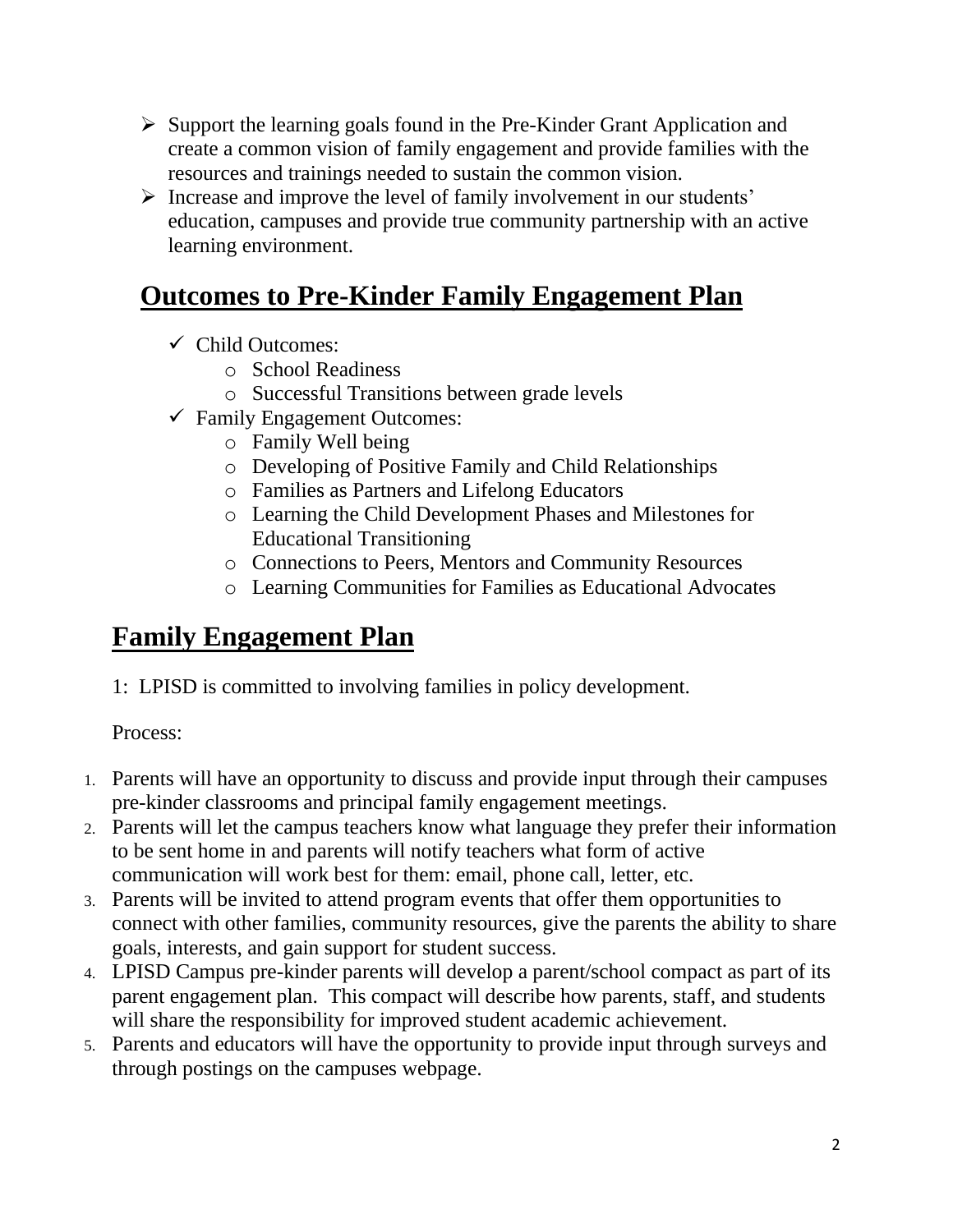- 6. Cultural, economic, language, and demographic issues will be given attention through the selection of focus groups and advisory councils and committees
- 7. The school will provide parents of English Language Learners the opportunity to provide input an annual campus meeting.

2: The LPISD Family Engagement Plan includes technical assistance and plan support for effective family engagement.

- 1. Parents will be notified of the LPISD Parent Engagement Plan in an understandable and uniform format and, to the extent practicable, provided in a language the parents can understand.
- 2. LPISD campuses will convene an annual parent meeting to inform parents about the school's parent involvement programs and right of parents to be involved.
- 3. Workshops for parents are scheduled at LPISD campuses throughout the semesters.
- 4. These workshops will assist parents in better understanding the state standards, local assessments, and how to monitor a child's progress and work with teachers to improve student achievement.
- 5. LPISD campuses will use the annual Title I meeting to discuss and provide information regarding federal programs and expenditures and to collect feedback from parents.
- 6. Campus newsletters will be sent home on a regular basis and contain information regarding school programs including report cards, test dates and results, new programming options, and suggestions for parents to become involved in their child's education.
- 7. The district report card and other key sources of information regarding academic assessment and expected student proficiency levels are linked to the district web site and to each school's web site. Report cards and school assessment results are sent home each 6 weeks.
- 8. Formal conferences are scheduled twice a year according to policy and anytime as needed by parents and teachers.
- 9. Curriculum/courses of study may be accessed by a link from the district web site to the state department web site.
- 10. A computer with access to the internet and email will be made available to parents in the library. Guest access may be obtained by the campus librarian.
- 11. Parents will be provided opportunities for regular meetings relating to the education of their children and as appropriate participate in decisions relating to the education of their children.
- 12. Title I parent involvement activities will be coordinated with parent involvement activities of other programs such as: Migrant, preschool, and ESL programs.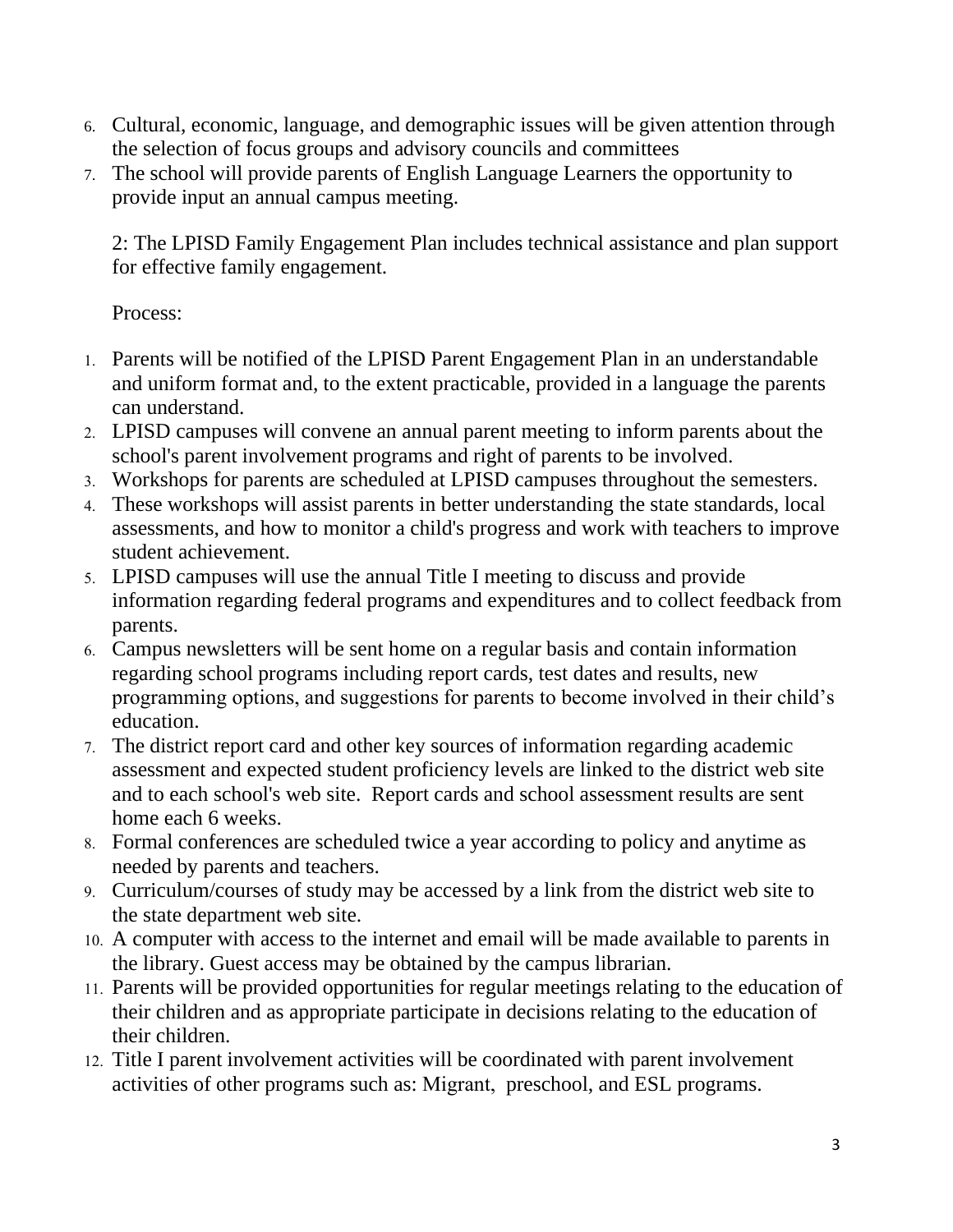3*:* The LPISD Family Engagement Plan supports clearly articulated goals for extent and type of family engagement.

Process:

- 1. A variety of planned, goal oriented programs will be organized and implemented to engage all parents in their children's education in one or more of the following categories:
	- a. *parenting* (strategies to promote effective parenting practices at home)
		- o Parent workshops offered by the campus and with the assistance of the district parent involvement coordinator to involve- family health and resource fair, Math Make and Take, Know Your Numbers and Ready Reader programs
		- o Defining what parent engagement means to your district and campus?
		- o Why does parent engagement matter at your campus?
	- b. *communicating* (strategies to promote positive school-home communication )
		- o Monthly HEADS UP Newsletter-Region 16, weekly or bi-weekly campus newsletter, daily folders, grade level weekly folders, PTA newsletters, School Phone Messenger System, Social Media, Campus Parent Wall, Emails from Teachers and Campus website.
	- c. *volunteering* (opportunities for parents to volunteer or be an audience at school)
		- o Individual class volunteers, PTA volunteers, Field Day, Book Fair, Fall Festival, Family Night, PE Challenge, After School Program Volunteers, Child Care Volunteers for Grade Level Parent Meetings, Hall/Cafeteria Monitors, Guest Classroom Readers.
	- d. *learning at home* (learning activities to involve parents with students at home)
		- o Daily Reading Buddy Bags and Log with grade level Pre-Kindergarten Books, at home coloring and writing books, parents as teachers trainings offered by Pre-Kinder Teachers, Meetings on Grade Level Milestones and Tracking Child Progress.

e. *decision making* (opportunities to engage in academic decision making, use of Title I funds, and learn advocacy roles for both school and district level)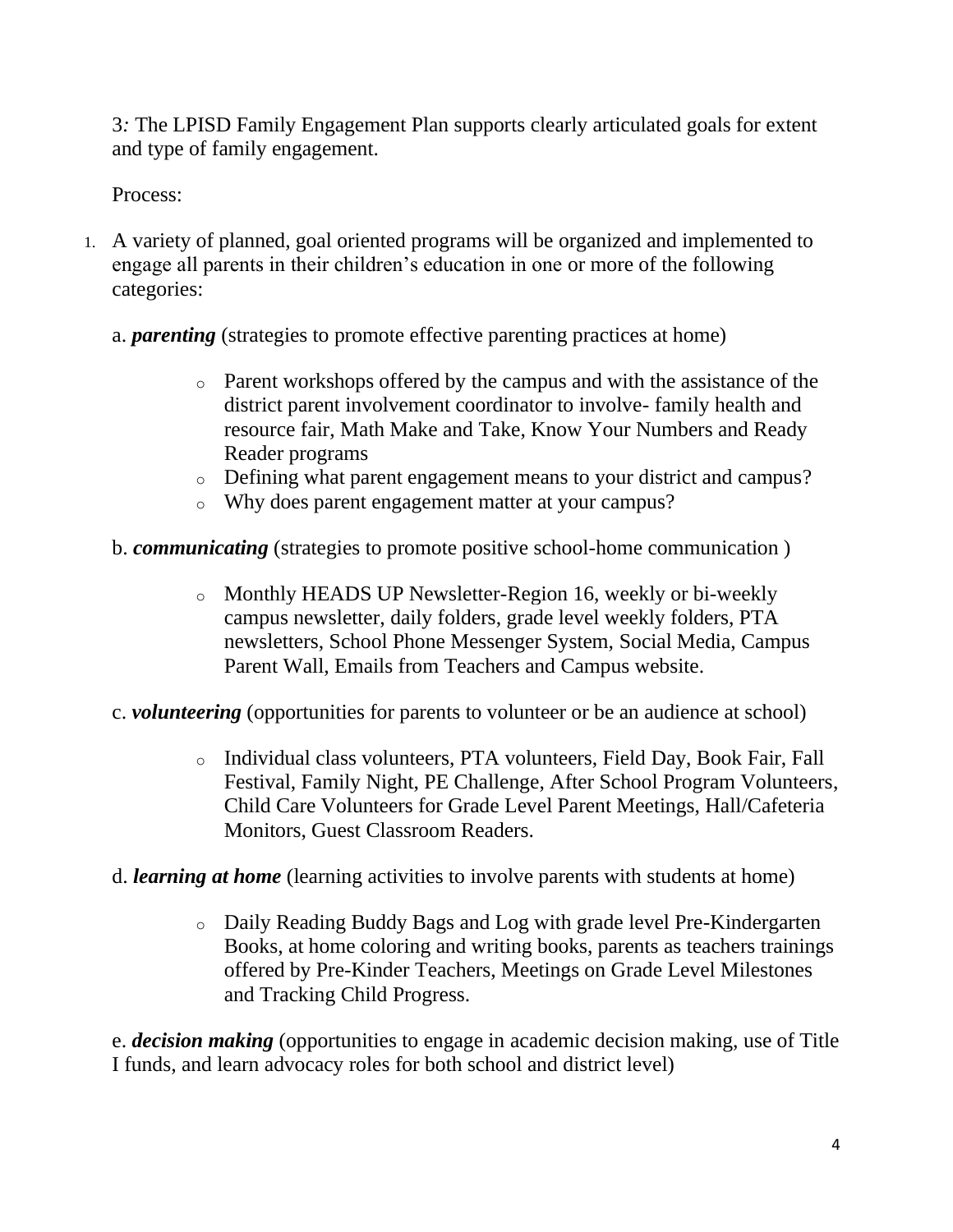o Parent surveys, Campus based team representation, PTA Board or member, Parent e-mails, Parent Open House dialogue, parent conferences and parent trainings.

f. *collaborating with the community* (activities/events that foster school-community partnerships)

- o Create opportunities for parents to build relationships with community members by offering community forums with different guest speakers on a variety of topics.
- o Create a community and health fair.
- o Create a resource guide that offers parents community businesses with medical, dental and mental health services.

\* (NOTE: the link to student achievement and the importance of providing activities in each of the above categories is derived from Joyce Epstein's research at Johns Hopkins University.)

- 2. LPISD pre-kinder campuses will offer a flexible number of meetings (*mornings, during lunch, evenings or weekend-depending on family survey results*.)
	- a. Open House and Orientations for what families can expect in Pre-Kinder can be set for the mornings, evenings and afternoons on student half days.
	- b. Parent Teacher Conferences can be held to meet parent needs or work schedules.
	- c. Parent Meetings/Workshops/Trainings/Events/Region 16-Parent Camp Unconferences-can be held in the morning and/or evening depending on parenting survey results.
- 3. Reasonable support for parent involvement activities will be provided per parent request (i.e. transportation, interpreter, etc.)
- 4. To the extent possible, opportunities will be provided for full participation of parents with limited English proficiency, parents with disabilities, and parents of migratory children.
- 5. Surveys, sign-in sheets, sample training materials, invite flyer, pictures and other forms of documentation will be kept on file and reviewed annually to assess parent participation, parent-student-teacher compact and review of planning for the following years school activities and trainings focusing on the above six areas.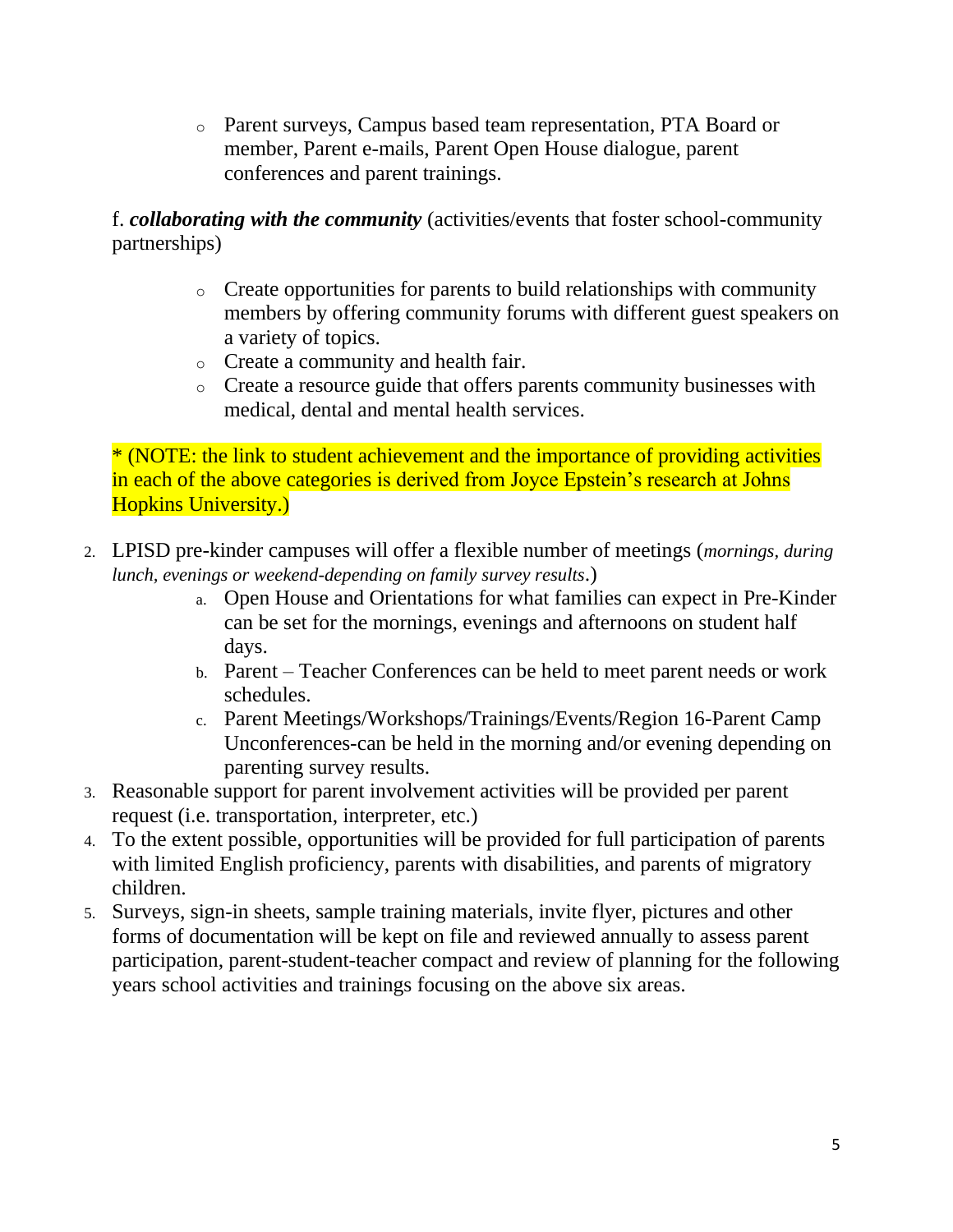4: The LPISD Family Engagement Plan provides for an evaluation process to promote continuous improvement of the engagement of all families.

Process:

- 1. Annual surveys will be conducted to identify barriers to greater participation; to design more effective strategies, and to revise, if necessary, the parent involvement plan, campus compact and make recommendations for the following academic school year.
- 2. Survey results will be analyzed to measure the effectiveness of the plan and to secure input regarding modifications for future practices.
- 3. Measurable goals for increasing the level and quality of family involvement are required as part of every school improvement plan.
- 4. LPISD will use the Pre-Kinder Grant Application guidelines and the Region 16 Parent Involvement rubric: USDE Frameworks, Region 16-Title I An Administrator's Abbreviated Checklist To ESEA.
	- 5. The LPISD Family Engagement Plan requires family engagement.

Process:

- 1. La Pryor campuses will develop a Family Engagement Plan and make changes/updates annually. This will be done jointly with parents, agreed upon with parents, distributed to parents, and submitted as an annual update of the plan to the district office.
- 2. LPISD will conduct an annual parent survey regarding the family practices provided at each Title I and Pre-Kinder campus and submit the survey results to the district office.
- 3. LPISD will set a goal for family engagement for each major strategy.
- 4. LPISD will submit their plans to the central office for review and evaluation.

6: The LPISD Family Engagement Plan includes procedures for parents to access and understand course of studies by grade level and curriculum materials, as well as STAAR testing and Local Assessment standards.

- 1. The district website will contain a link to the Texas Education Agency State Assessment Department where the state curriculum for each grade level and subject area can be accessed for additional information.
- 2. Progress indicators on elementary report cards will be aligned with state standards.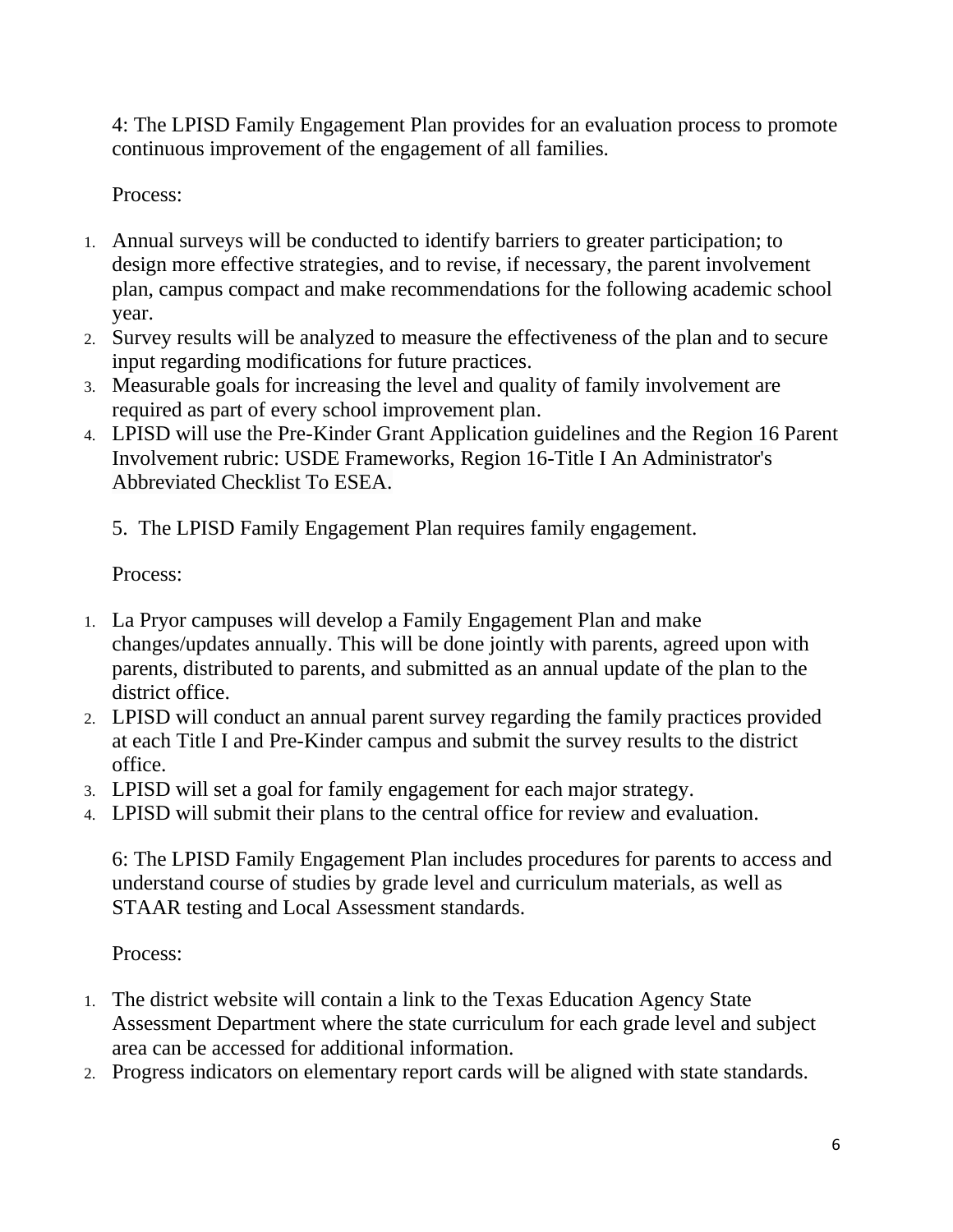- 3. Information and the Process of textbook adoption will be provided for the parents and community to review.
- 4. "Resource Centers" will have specific activities and materials set aside for the involvement of families. These can be set-up in the classroom, library, or parent room.
- 5. The Title I Parent-School Compact and Campus Improvement Plan document (including learning goals and action steps) will be posted on the campus website and a paper copy will be made available at the campus front office.

7: The LPISD Family Engagement Plan encourages the support of district involvement in positive parenting skills.

Process:

- 1. Parenting workshops will be offered throughout LPISD Title I campuses on a monthly bases.
- 2. Campuses will search parenting programs that will assist with parent education and engagement.
- 3. The Parent Resource Center will provide a variety of parenting materials for review and checkout through the campuses library, counseling office, or parent room.
- 4. Materials and training are provided to help parents work with their children to improve their academic achievement, such as literacy training and using technology to foster parental involvement.
- 5. LPISD, if needed, will recommend students to school tutoring and homework programs, RTI, referrals to SPED services, if needed, for the overall success of the student in staying on track for promotion and grade level achievement.
- 6. Parents will receive phone calls to confirm student absences and to encourage better student attendance; a letter will be sent home once a student has accrued five unexcused absences; each school should develop attendance incentives.
- 7. LPISD campuses offer small donated rewards to acknowledge good character and good student behavior.

8: The Family Engagement Plan incorporates family involvement in decision making and governance.

- 1. LPISD staff members are friendly towards, respectful of, and helpful to all families.
- 2. Each LPISD campus will try to have a family representation be a part of the campuses improvement team.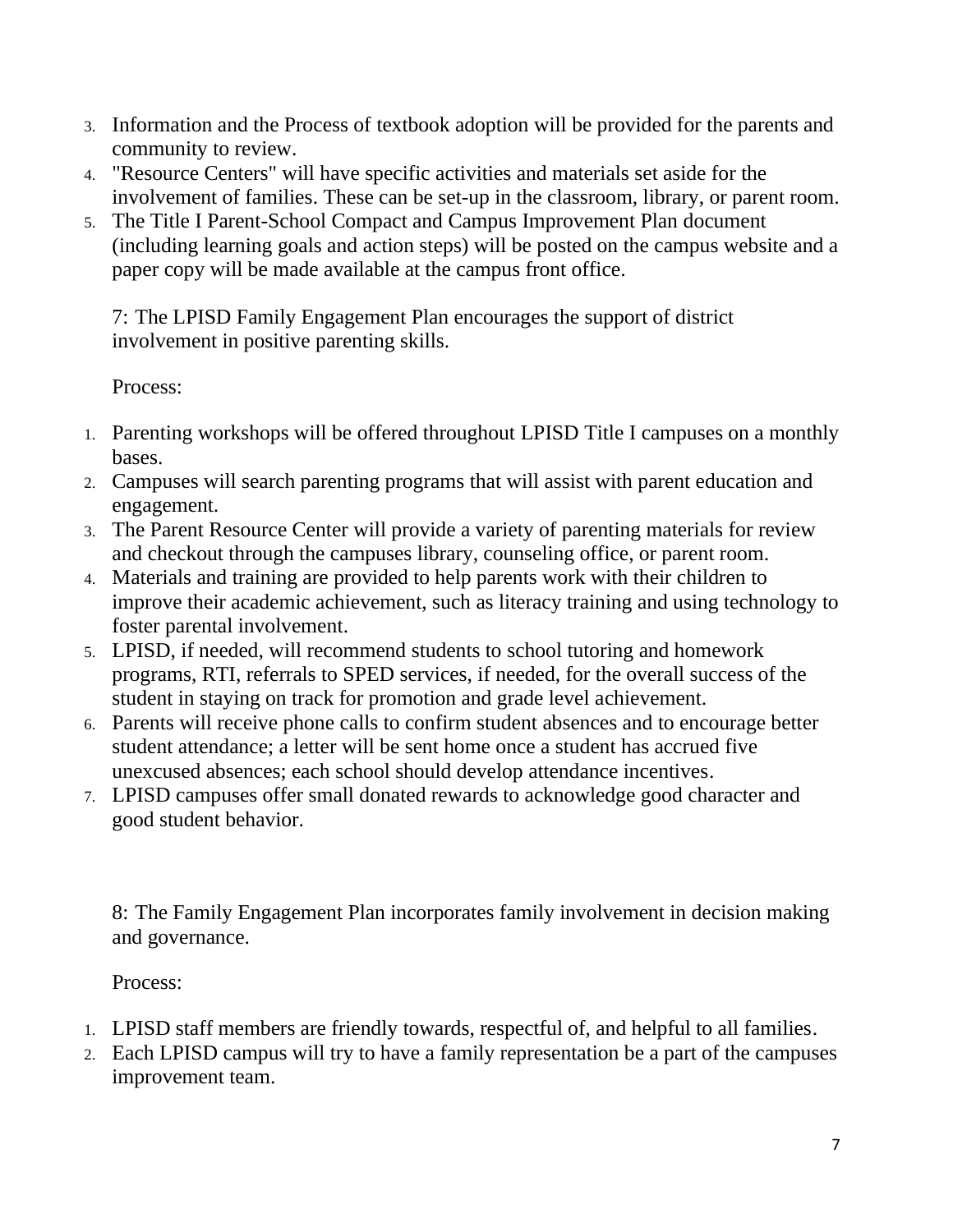3. LPISD has several ways of listening to parents and engaging them in two-way communication (for example, giving time at Board meetings, holding open forums, Ask the Superintendent-found on the LPISD website, PTA board representation, conferences, grade level meetings and providing ways to give input on the district web site, and campuses improvement plan committees)

9: The LPISD Family Engagement Plan supports professional development to build the capacity for family engagement.

Process:

- 1. Professional development in the area of family engagement will be provided to all LPISD Title I campus staff members.
- 2. The LPISD campus staff will be educated in the value and contributions of parents, in working with parents, and in building ties between parents and schools.
- 3. LPISD families will have opportunities to be included in family engagement training and conference, if funding is available.
- 4. LPISD Title I campuses will be supported by the district Title I office in planning/implementing family engagement activities for the purpose of improving student achievement and success.

10: The Family Engagement Plan specifies budget and funding for family engagement.

- 1. LPISD campuses can access Title I and Pre-Kinder funds to purchase materials needed to adequately maintain, train and provide resources for the implementation of their campuses family engagement program.
- 2. LPISD's Title I Program, along with the Pre-Kinder Grant, will offer budget support for the commitment to the effective development, implementation, and evaluation of family engagement programs including but not limited to the following:
	- o Campus Spanish interpreter, when needed for trainings, events, and meetings.
	- o Parent Resource Center workshop, materials, and supplies.
	- o Campus newsletters and other publications used to invite parents to events.
	- o Monthly family engagement opportunities.
	- o Staff development aligned with the school improvement plan.